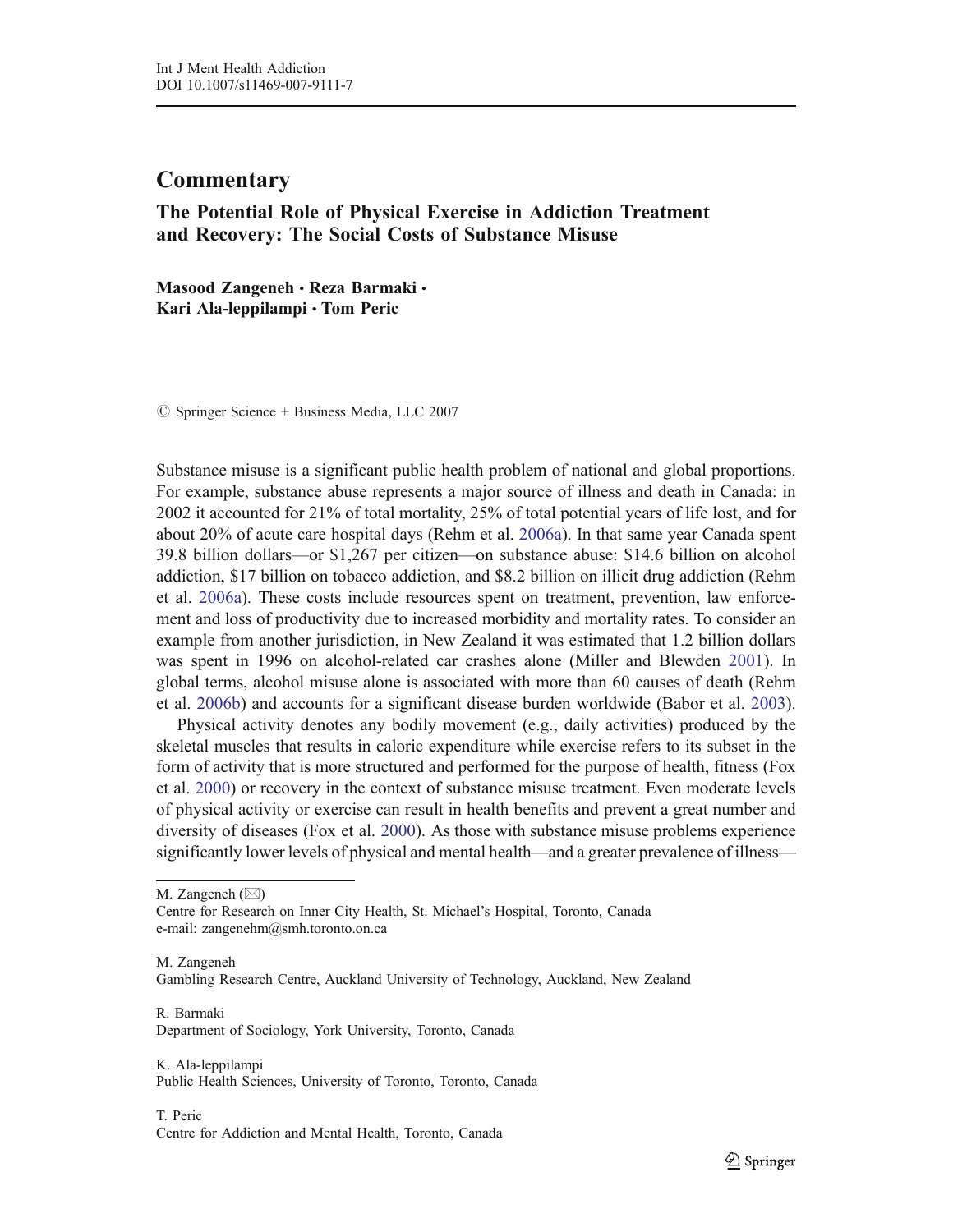in many of those areas in which exercise has been shown to have a positive impact within the general population provides the logical impetus to consider it within the context of substance misuse treatment. In terms of physical health those with substance misuse problems are commonly sedentary, experience significantly lower levels of cardiovascular fitness and health (Read and Brown 2003), and suffer from musculoskeletal degeneration as a result of their substance use (Donaghy and Mutrie 1999).

There is consistent evidence regarding the positive and rapid impact that exercise can have on the physical health of those in alcohol misuse treatment. Existing studies point to improvements in cardiovascular fitness (Donaghy and Mutrie 1999) strength, co-ordination, and flexibility (Tsukue and Shohoji 1981; Donaghy et al. 1991; Donaghy and Mutrie 1997). Such fitness improvements appear to be possible despite a long history of severe and chronic substance misuse problems and the very poor health that may accompany it (Gary and Guthrie 1972; Sinyor et al. 1982).

In terms of mental health, those with substance misuse problems show significantly higher rates of depression and anxiety than the general population (Brown et al. 1997) and commonly enter treatment with heightened symptoms and illness in these areas (Ross et al. 1997; Donaghy and Mutrie 1999). Meanwhile, a tremendous body of evidence with both general and clinical populations has begun to show that exercise can be just as effective as psychotherapy in the treatment of these two conditions, and as effective as pharmacological interventions in the particular case of depression (Mutrie 2000; Taylor 2000). While studies examining the impact of exercise on depression and anxiety in the specific context of substance misuse treatment have arrived at mixed results this might be attributed to methodological limitations that have yet to be resolved within this much smaller area of research activity. One question that has been raised, for instance, is whether exercise is able to provide relief from depression, above and beyond that provided by a very high level of psychotherapeutic care in the control arm (Donaghy and Mutrie 1999), a question that might clearly be of less relevance in the context of actual practice setting where such a high level of care may not be feasible.

In a related vein, those dealing with substance misuse may experience, and may be particularly vulnerable to a greater number of life stressors, which can serve as triggers for further use. Stressors that contribute to many health-related problems (e.g., hypertension; Taylor 2000), that are more prevalent among those dealing with substance misuse problems (Read et al. 2001) Meanwhile, there is a sizeable body of evidence within non-clinical populations that shows that increased activity, improved fitness and, most notably, recent bouts of exercise can reduce psychological and physiological stress reactivity, as well as the time required to recover from it (Taylor 2000). Such findings provide tentative support for the suggestion that exercise may reduce stress reactivity within substance misuse treatment in addition to supplanting use as a primary coping mechanism (Read and Brown 2003). While there is limited research regarding the role of exercise as a coping mechanism within substance misuse treatment the existing evidence is encouraging, suggesting that exercise can provide a relaxing "time out" for those in treatment (Murphy et al. 1986) and can reduce alcohol-related urges when delivered as a program or simply in brief moderate bouts (Ussher et al. 2004).

The abuse of substances, such as alcohol, has also been shown to result in reduced blood flow, atrophy and cell loss in the brain which has been implicated in diminished cognitive functioning amongst drinkers (Maltzman 2000). Regular physical activity, on the other hand, has been shown to have positive effects on cognitive activities. For example, regular exercise improves the cognitive function which has been attributed to abilities of elderly women (Weuve et al. 2004) and reduces the risk of dementia in elderly men (Abbott et al. 2004). In fact, research has even shown how exercise based interventions can be beneficial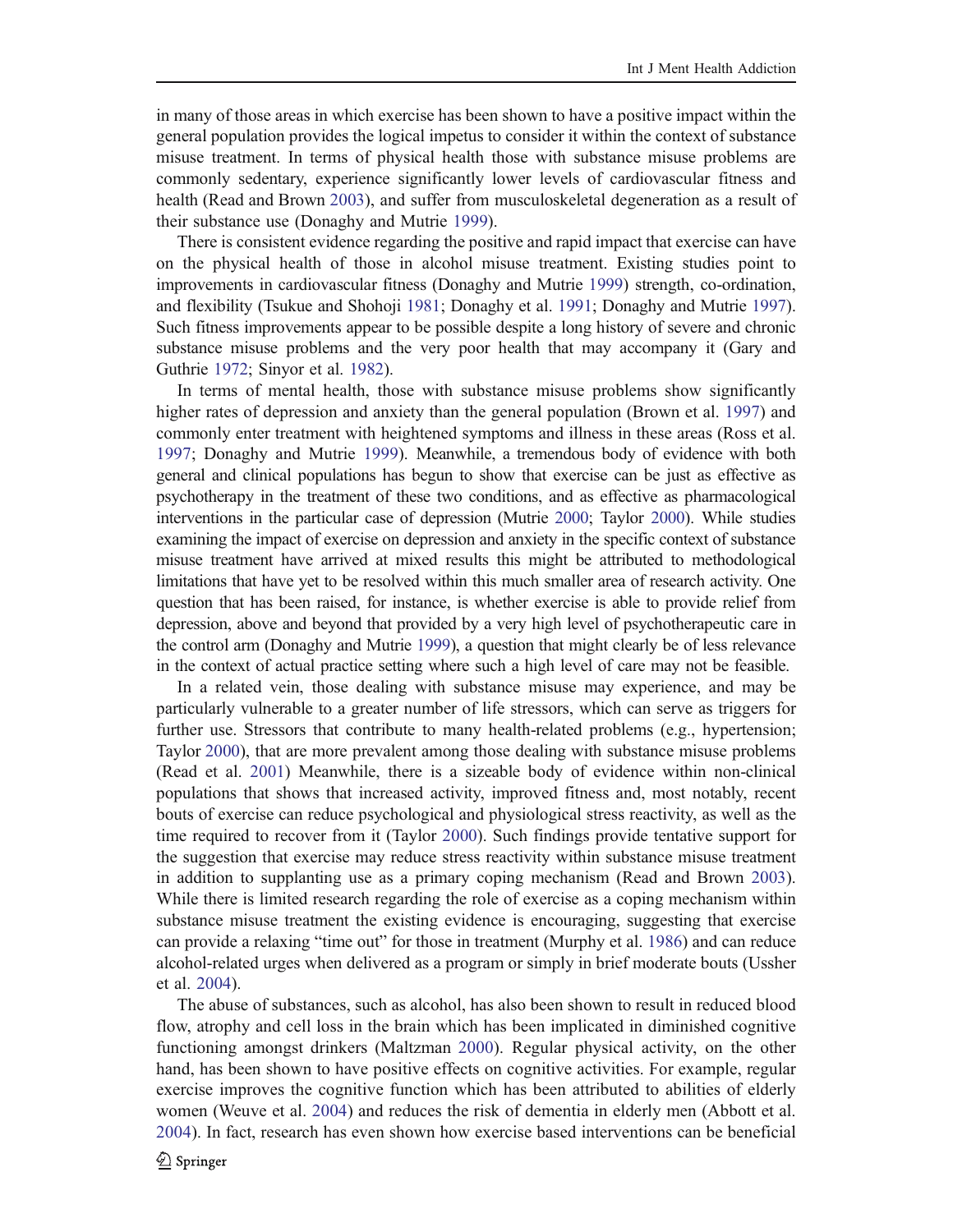for children with reading difficulties (see Reynolds et al. 2003). While the potential role of exercise in maintaining or even restoring cognitive functioning in substance misuse treatment is an area which has yet to be explored, clinical accounts provide some support as clients who exercise have been described as experiencing much clearer state of mind (Hays 1999) which might clearly have the added advantage of improving the effectiveness of talking therapies for substance misuse as well (Ala-leppilampi 2006).

## Exercise as Harm Reduction

All of the physical—and potentially psychological—health benefits outlined above may clearly be reason enough to promote exercise as an adjunct to substance misuse treatment. In fact, given such benefits exercise might clearly be considered as a very effective form of health promotion and/or harm reduction that should be recommended immediately, even in the case that directs reductions in substance misuse are not yet proven or even ultimately even achieved (Ala-leppilampi 2006). While the generally poor health of those dealing with substance misuse might discourage practitioners from recommending it owing to fears of injuries or medical complications, it is important to point out that not a single significant harm has been suggested in all of the studies that have been identified in this area (Ala-leppilampi 2006). Moreover, as some have suggested the major benefits versus the minor risks associated with exercise need to be considered alongside of those inherent within alternative treatments for substance misuse (Read and Brown 2003). For example, one might compare the side effects associated with pharmacotherapy, the sedentary behaviour that may be promoted by an over-reliance talking therapies and even the unhealthy cigarette smoke, coffee and donuts that sometimes accompany attendance at self help groups (Ala-leppilampi 2006).

#### Mechanisms by Which Exercise Might Contribute to Recovery

A number of compelling theories have, in fact, been posited as to how exercise might also result in a specific and positive impact upon substance misuse in particular. As Read (2003) suggests in a recent review exercise may: (1) activate dopaminergic reinforcement mechanisms in the neural system similar to alcohol; (2) have a positive impact on depression and anxiety symptoms and psychological problems that may be the causes of alcohol consumption; (3) increase exercise self-efficacy, i.e., belief in one's ability to master particular exercise skills, that might be generalized to self-efficacy in situations which need coping strategies and, therefore, help maintain sobriety; (4) provide the social support and "sober" networks that help to reduce the need for alcohol use; (5) provide a positive, non-drinking alternative to drinking; (6) decrease stress reactivity and improve coping skills for dealing with the stress as a potential trigger for alcohol use.

Presently, a combination of intuition, anecdotal accounts and some promising but equivocal research findings of direct and indirect nature lend some level of support to each of these mechanisms (Ala-leppilampi 2006).

## Positioning Exercise Within Existing Treatment

While the existing treatment for substance misuse consists of various talking therapies and or pharmacological interventions, their somewhat limited cumulative impact upon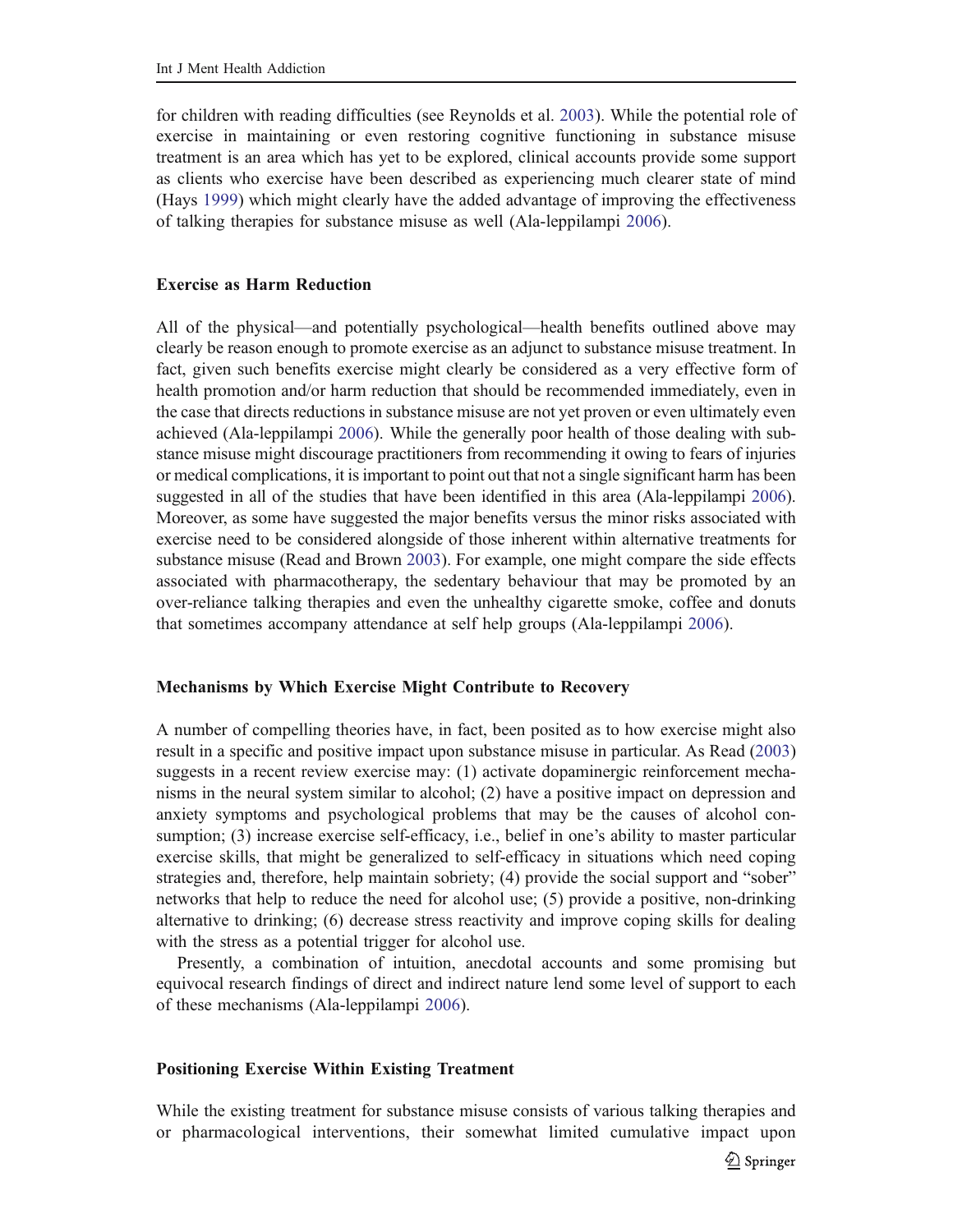substance misuse problems thus far certainly suggests that there is much room for improvement (Ala-leppilampi 2006). This may be partly attributed to the fact that practitioners very often deliver substance misuse treatment in accordance with professional and practice based traditions, procedures, beliefs and values rather than on the base of the evidence base per se (Miller et al. 2003). Many researchers may also be culpable, however, for failing to deliver on their promise of providing clear guidance with respect to some superior singular treatment interventions. A growing number of researchers have now abandoned this elusive search in favor of recommending a variety of potential treatment options with sufficient empirical support (Miller and Hester 2003). Realizing that substance misuse is a multifaceted condition and that clients all present with unique treatment needs they have abandoned prescriptive conclusions and have suggested that they key is to offer clients a range of potential options from which clients might select those that best suit their particular situation and needs. Researchers have also begun to appreciate how broader lifestyle factors that reach well beyond treatment intervention characteristics might contribute to long term recovery and how in many cases substance misuse might well be a chronic and relapsing condition requiring much more cost effective means of long term management (Agne and Paolucci 1982; Marlatt 1985; Hodgson 1994).

In the context of such existing realities and trends, exercise may clearly be viewed as an innovative and refreshing alternative by those individuals for whom the status quo of substance misuse treatment—which might be described suffering from a rather dogmatic in its reliance upon the same general talking therapies—has failed (Ala-leppilampi 2006). It is most certainly consistent with the trend toward providing individuals with a greater variety of options and facilitating major lifestyle changes vis-à-vis major changes in such things as social networks and daily routines.While no formal cost effectiveness studies have been conducted to date, it has also been intuitively suggested that exercise could well provide cost effective alternative to formal psychotherapeutic and pharmacological treatments particularly if very popular and less resource intensive activities are employed such as running and walking (Read and Brown 2003). Of course such savings would be compounded in the case of those individuals requiring longer term management of their substance misuse as a potentially chronic condition.

However, the ultimate feasibility of exercise interventions would ultimately depend upon how they are received by the target population. While there is limited research in this area, the research that has been conducted does appear promising. A study by Read et al. (2001) found that "exercise-based interventions may be well-received" by persons in the early stages of dealing with substance misuse problems (2001, p. 203). Participants in this study— $N=105$ , 70 men, 99 white, ages 18 to 63—indicated that they "saw a number of benefits in initiating or continuing to engage in physical exercise as part of their recovery" (p. 203). Physical exercise is appealing for those with substance misuse problems because it is easily accessible, inexpensive, and does not necessarily require a trained treatment provider or insurance approval. The two most common barriers to engaging in exercise were identified by participants to be lack of motivation and instrumental obstacles (e.g., transportation, cost). Read et al. argue that an important measure of likelihood of people with substance misuse problems engaging in exercise is their perception of its benefits and costs.

## The Research Evidence

While the important physical health benefits of exercise have had a very long history of being studied and promoted within preventive programs, and there is already a large and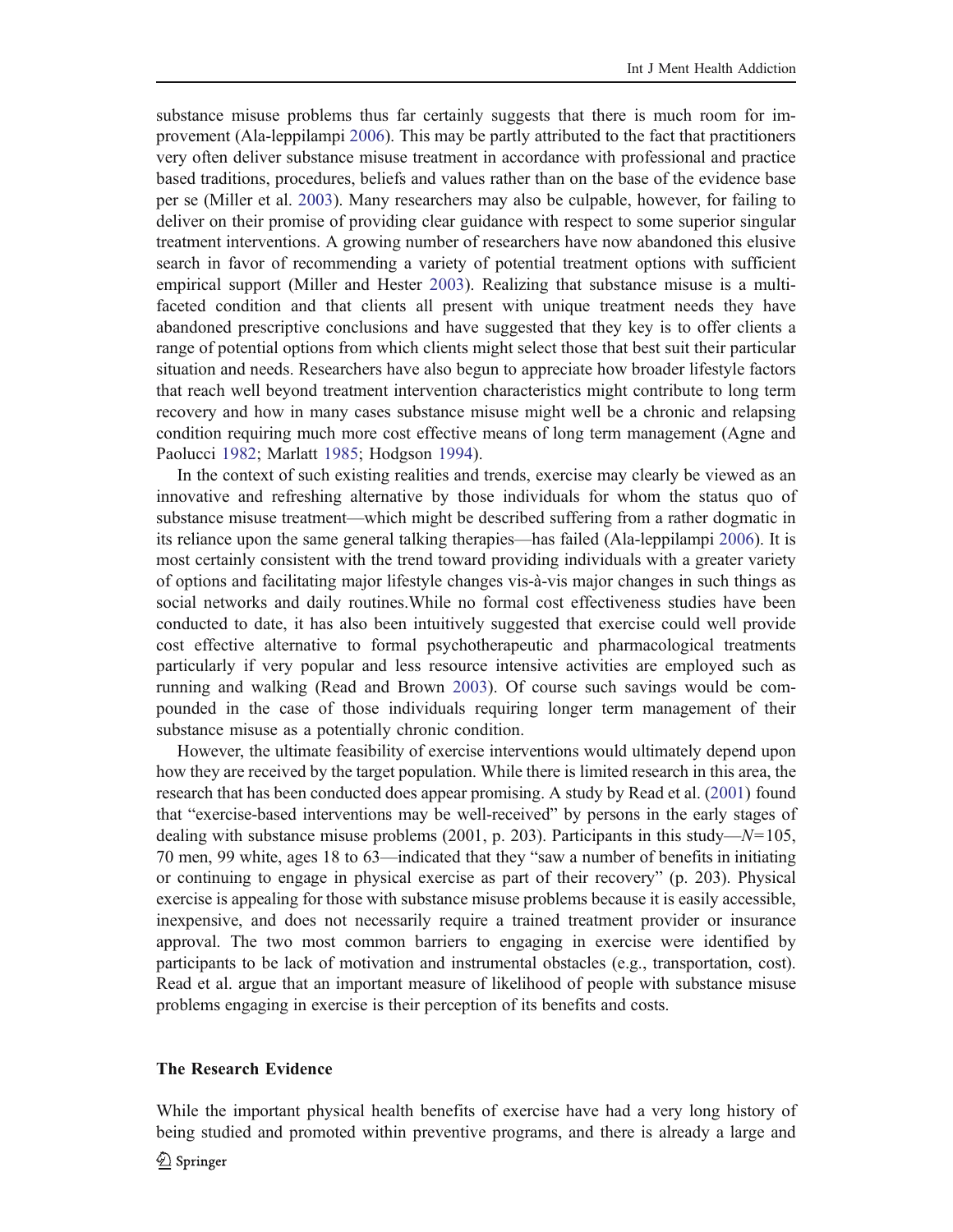growing body to attest to its role in addressing mental illness and in promoting positive mental health, there has been conspicuous paucity of research to consider its potentially magnified importance in terms of improving the compromised physical and mental health of those dealing with substance misuse. This is all the more surprising given the compelling mechanisms that have been posited to support the specific role that exercise might play in supporting recovery from substance misuse, the manner in which exercise appears to dovetail with existing treatment trends, and the potential receptivity of the target population itself. To the knowledge of these authors only 11 outcome studies have been conducted on exercise within alcohol misuse treatment, almost all of which have been carried out 10– 30 years ago. In the case of exercise and treatment for illicit drug use six studies have been conducted over the span of the last 15 years. Equally bewildering is the fact that only four studies have actually reported upon alcohol misuse outcomes—a seemingly obvious outcome measure—which might help to explain why only two studies to date have arrived at positive findings in this regard (Sinyor et al. 1982; Murphy et al. 1986). Five of the six studies involving illicit drug use treatment ultimately considered subsequent use as an outcome, three of which arrived at positive results (Burling et al. 1992; Collingwood et al. 1994; Lie and Mo 2002). The remainder of the studies, which looked at alcohol or drug use as an outcome found no significant difference between participants in treatment/exercise and control groups.

## The Anecdotal Evidence

The lack of research findings to actually support the role of exercise within substance misuse treatment contrasts strongly with a growing body of informal first hand accounts with respect to how exercise has contributed to the recoveries of everyday individuals. In fact, in the absence of adequate scientific evidence psychologist Hays (1999) suggests that such stories presently serve as the primary source of in depth knowledge within this area and includes such accounts in her recent book on exercise in psychotherapy (Hays 1999). A broader review of such anecdotal evidence indicates that her suggestion is certainly warranted (Ala-leppilampi 2006). Other therapy-related literature provided similar accounts (Kostrubala 1984; Sachs and Buffone 1984; Summers and Wolstat 1984) and there are further examples in exercise-related literature as well. A recent *New York Times* article even described how exercise supported the recoveries of a number of people from across America. David Hobler and Todd Crandell stand out as two extreme examples of this phenomena for after crediting endurance sport with playing a major role in their recovery from alcohol and drug misuse respectively, they have subsequently become major public figures in advocating its role in this regard (Brant 1999; Crandell and Hanc 2006). In many of the anecdotal accounts that have been identified individuals make reference to the mechanisms suggested within the research literature, and touched upon earlier in this paper, but they also point to a myriad of other potential factors and complex relationships that might be at play (Ala-leppilampi 2006).

#### Explaining the Gap Between Research and Anecdote

In considering the chasm between the limited research evidence regarding the role of exercise within substance misuse treatment and its posited mechanisms on the one hand and the very powerful anecdotal accounts on the other one might suggest that the latter are still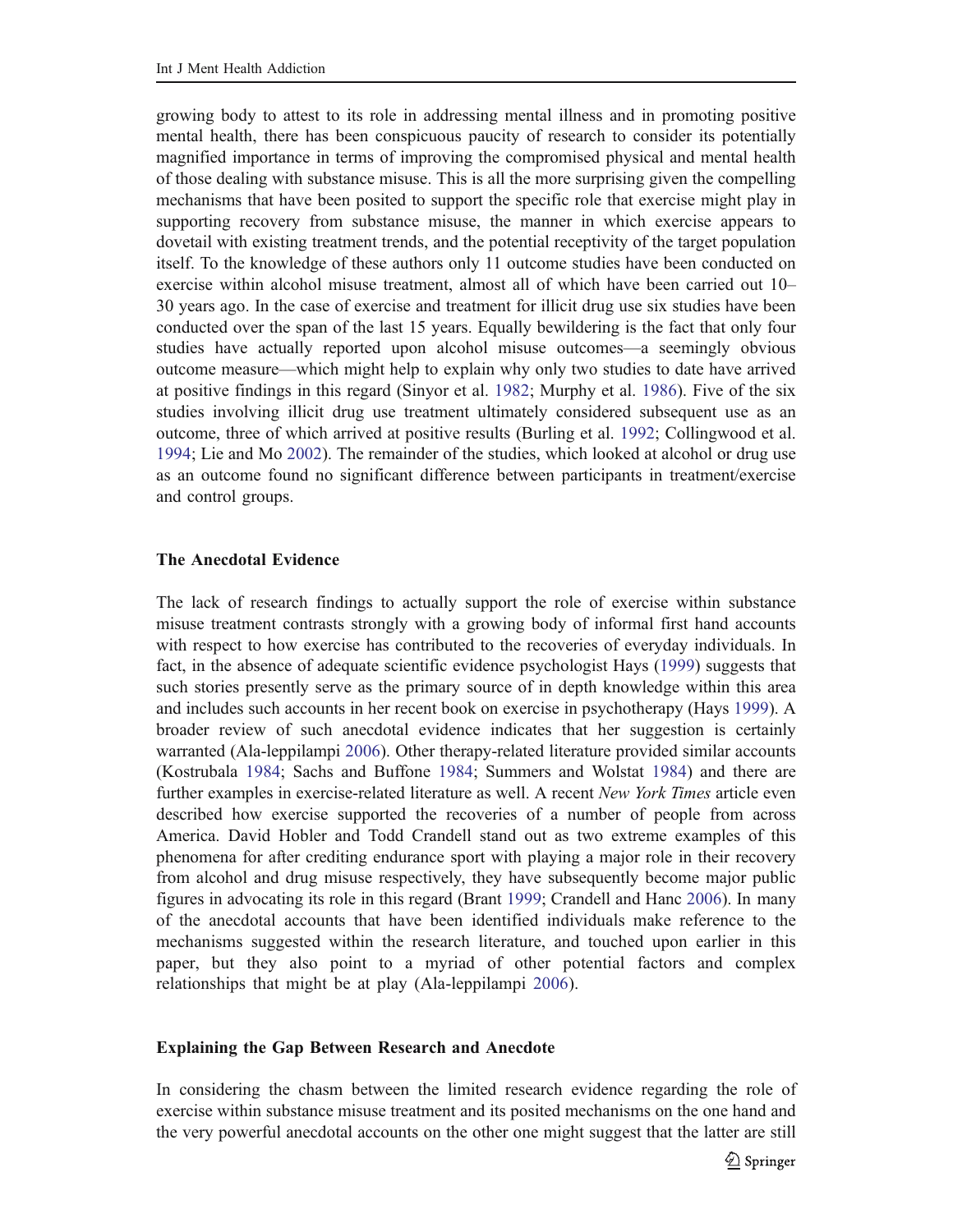relatively isolated, exceptional or exaggerated accounts. Alternatively, it might also be explained by the limitations of existing studies. While a simple lack of research in this area represent the most significant limitation at present, even in the case of the studies that have been conducted, major methodological weaknesses exist. Only a handful of random control trials have been conducted that might be considered to be of reasonable quality, and studies in general suffer from small sample sizes which limit generalizeability and statistical power to detect treatment effects (Read and Brown 2003). Moreover, the validity and reliability of many of the measures used to determine physiological and psychological outcomes have also been questioned (Donaghy and Mutrie 1999). As most of the studies to date have relied mainly upon aerobic activities as their primary form of exercise, more studies need to be conducted in order to consider the potential role of anaerobic exercise. Moreover, as most studies have involved adult men they have yet to adequately consider the impact of exercise on the recoveries of women or adolescents.

The specific issues of ensuring equal professional contact across treatment and control groups and of avoiding cross-contamination between the latter have also been raised as specific problems, as has inadequate follow ups and poor accounting for drop outs (Donaghy and Mutrie 1999). In general, the lack of research coupled by the lack of methodological quality has meant that the potential impact of all treatment (e.g., type, duration, intensity, frequency etc.) and sample—(e.g., gender, age, previous exercise experience, fitness level at baseline) related factors have yet to be studied in any systematic and significant fashion. This of course, has compromised the ability to develop interventions that might have the greatest possible impact upon ultimate substance misuse outcomes.

At an even more fundamental level existing research could be criticized on the basis of being somewhat atheoretical (Ala-leppilampi 2006). Rather than being guided by, and contributing to the development of broader theoretical framework regarding the potentially complex relationship between exercise and recovery from substance misuse existing studies seem to have focused upon methodological concerns regarding the measurement and analysis of a rather narrow set of repeated outcome variables (e.g., depression, anxiety, self esteem and substance misuse) and in each case have offered the same general rationale for doing so . As a result they have failed to truly expand our knowledge within this area over a span of decades. Existing research could also be criticized on the basis of failing to employ qualitative methods (Ala-leppilampi 2006). Methods that might be far better equipped to elucidate the much greater number of potential factors and complex relationships that might exist and which might bring to light important idiographic data that has thus far been undervalued within quantitative experimental designs. Such qualitative research might also include hermeneutic methods that would finally consider the important meaning that participants might attach to exercise as part of their recovery and everyday life. Finally, by focusing exclusively upon participants in formal treatment existing research has failed to consider the potential role of exercise within natural recovery (Ala-leppilampi 2006), which simply refers to recovery without the aid of treatment. While estimates of natural have ranged from 50–90%, depending upon measurement methods employed (Sobell et al. 1992; Cunningham 1997; Granfield and Cloud 1999), at the very least there now seems to be a some general consensus that most of those who recover do so naturally (Granfield and Cloud 1996). This revelation would logically lead one to question whether exercise may very well constitute a special form or component of natural recovery.

While one of the authors is presently embarking upon a qualitative inquiry into the potential role of exercise within natural recovery which will be aimed at expanding theory in this area from both realist and interpretive perspectives (Ala-leppilampi 2006) clearly much work remains to be done in order to address all of the gaps that have been outlined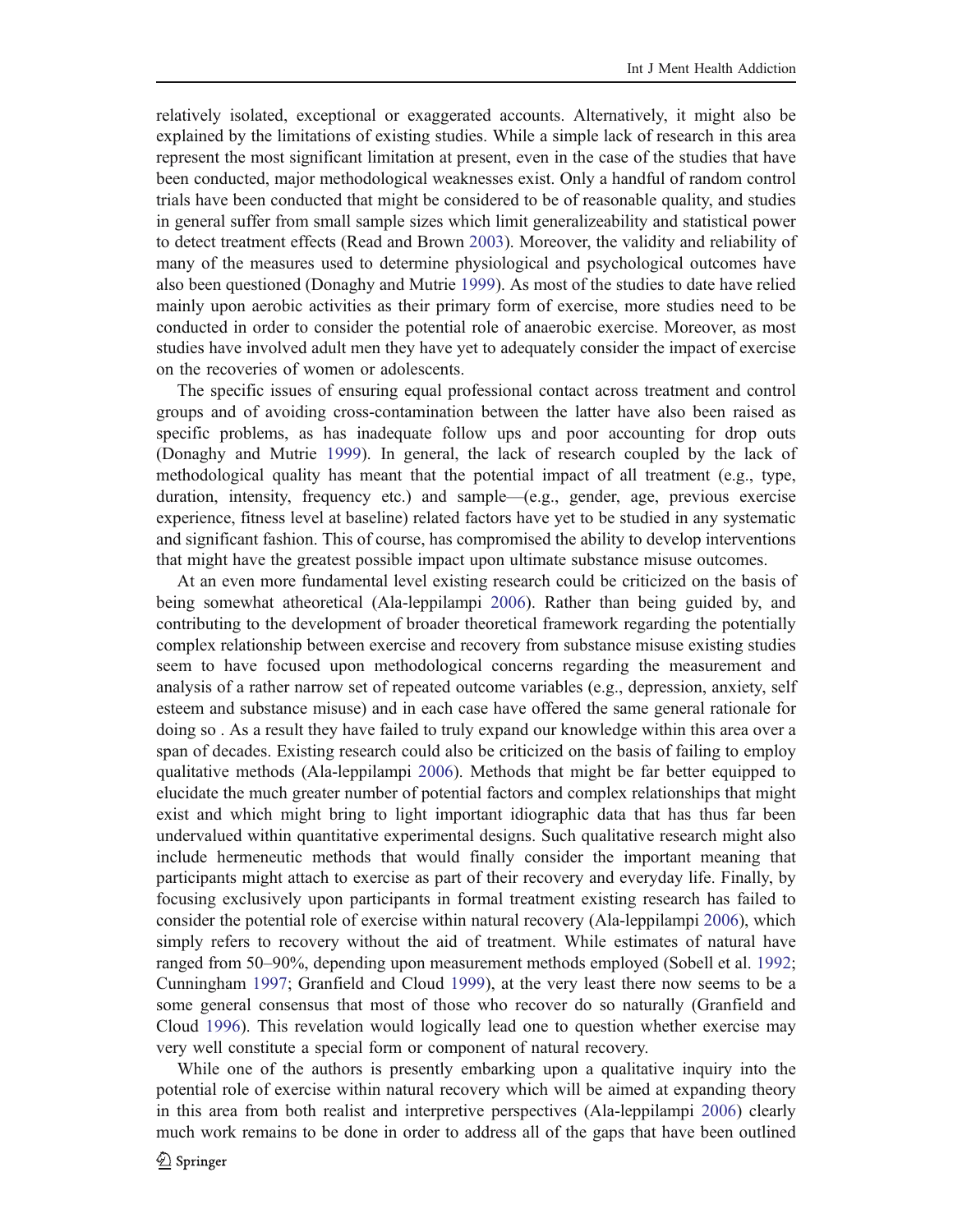above. In more enthusiastic terms, the potential role of exercise within substance misuse treatment clearly represents a relatively un-chartered and exciting area of future study but it is important that it still be explored within its broader socio-economic context. In considering the potential role of exercise within health promotion/harm reduction amongst substance misusers, for instance, one must consider the work of Stronks et al. (1996) who have detailed the role of both behavioral factors and structural factors—e.g., employment, income—in creation of health inequalities Frankish et al. (1998) have provided a detailed review of the sizeable literature on the relationship between physical exercise and its various health benefits and the socio-economic determinants of this relationship—e.g., race, gender, income, age, education. Stronks et al. argue that structural conditions "are of great importance in the generation of inequalities of health" (1996, p. 670). Such health inequalities effect populations' preventive health behaviors, therefore, are of significant importance in considering the very adoption of exercise and ultimately and the long-term social health of societies (Alvarez-Dardet et al. 2001).

In fact, if one were to consider the suggestion that exercise might constitute a form of natural recovery within its broader socio-economic context one is forced to consider the qualifying statements made by Granfield and Cloud (2001) in their analysis of individuals who had undergone such recovery. As they suggest 'natural' or 'spontaneous' recoveries are strongly associated with "the social context and the resources that adhere to a person's social position" (2001, p. 1546). One such resource, according to Granfield and Cloud, is Bourdieu 's social capital: "the sum of the resources, actual or virtual, that accrue to an individual or a group by virtue of possessing a durable network of more or less institutionalized relationships of mutual acquaintance and recognition" [Italic original] (Bourdieu as quoted in Granfield and Cloud, 2001, p. 1547). Based on Granfield and Cloud's ideas it is possible to conclude that the quality and form of exercise, as an intervention for substance abuse, should be viewed as a resource that corresponds to individuals' social position, and as such, may be unequally distributed in society. Much like criticisms sometimes leveled at organizations such as alcoholic anonymous, for instance, exercise might well be criticized as being something that is best suited to white middle class males.

However by the same token, and on a much more positive note, one might well argue that involvement within exercise might actually provide individuals with access to a whole new world of social capital which they can draw upon in dealing with their substance misuse problems. Of course, considering Bourdieu's more subjective internalization of structural inequalities embodied within his concept of "class habitus" (Bourdieau 1984) put simply as the personal dispositions based upon objective conditions—one would firstly have to assume that exercise is even within the realm of possibility envisioned within the subjective but structure-influenced worldview of the individuals pursuing recovery within a particularly socioeconomic position. While broader socioeconomic context and the specific issue of social capital will be addressed within the research being conducted by one of the authors (Ala-leppilampi 2006) clearly it should clearly be considered to some degree within any informed work in this area.

#### References

- Abbott, R. D., White, L. R., & Ross, G. W. (2004). Walking and dementia in physically capable elderly men. JAMA, 292, 1447–1453.
- Agne, C., & Paolucci, K. (1982). A holistic health approach to an alcoholic treatment program. Journal of Drug Education, 12(2), 137–145.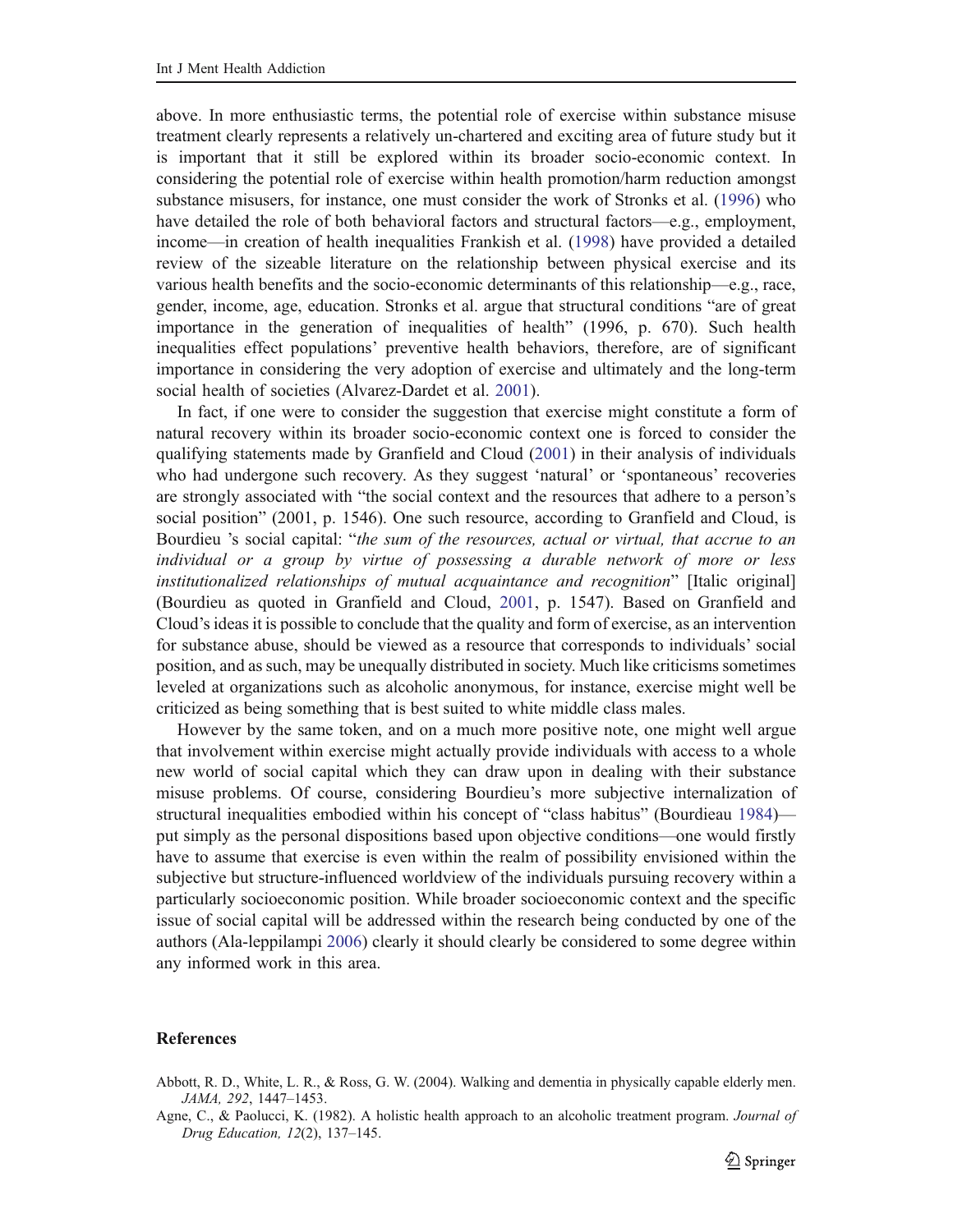- Ala-leppilampi, K. (2006). Physical exercise, recovery & identity. Toronto: Department of Public Health Sciences, University of Toronto.
- Alvarez-Dardet, C., Monahud, C., & Ruiz, M. T. (2001). The widening social class gap of preventive health behaviors in Spain. European Journal of Public Health, 11, 225–226.

Babor, T., & Caetano R., et al. (2003). Alcohol: No ordinary commodity. New York: Oxford.

- Bourdieau, P. (1984). Distinction: A social critique of the judgment of taste. Cambridge, MA: Harvard University Press.
- Brant, J. (1999). Recovery Time. Runner's World.
- Brown, R. A., & Evans, M., et al. (1997). Cognitive-behavioral treatment for depression in alcoholism. Journal of Consulting and Clinical Psychology, 65(5), 715–726.
- Burling, T. A., & Seidner, A. L., et al. (1992). Batter up! Relapse prevention for homeless veteran substance abusers via softball team participation. Journal of Substance Abuse, 4, 407–413.
- Collingwood, T. R., & Sunderlin, J., et al. (1994). The use of staff training model for implementing fitness programming to prevent substance abuse with at-risk youth. American Journal of Health Promotion, 9, 20–33.
- Crandell, T., & Hanc, J. (2006). Racing for recovery: From addict to ironman. Halcottsville, NY: Breakaway Books.
- Cunningham, J. A. (1997). Resolving alcohol related problems with and without treatment; the effects of different problem criteria. Journal of Studies on Alcohol, 463–466.
- Donaghy, M. E., & Mutrie, N. (1997). Physical self-perceptions of problem drinkers on entry to an alcohol rehabilitation programme. Physiotherapy, 83, 358.
- Donaghy, M. E., Mutrie, N. (1999). Is exercise beneficial in the treatment and rehabilitation of the problem drinker? A critical review. Physical Therapy Reviews, 4, 153–166.
- Donaghy, M. E., Ralston, G. E., et al. (1991). Exercise as a therapeutic adjunct for problem drinkers. Journal of Sport Sciences, 9, 440.
- Frankish, C. J., Milligan, C. D., & Reid, C. (1998). A review of relationships between active living and determinants of health. Social Science Medicine, 47(3), 287–301.
- Fox, K. R., & Boutcher, S. H., et al. (2000). The case for exercise in the promotion of mental health and psychological well-being. In S. J. H. Biddle, K. R. Fox & S. H. Boutcher (Eds.), Physical activity and psychological well-being. (pp. 1–9). New York: Routledge.
- Gary, V., & Guthrie, D. (1972). The effect of jogging on physical fitness and self concept in hospitalized alcoholics. Quarterly Journal of Studies on Alcohol, 33, 1073–1078.
- Granfield, R., & Cloud, W. (1996). The elephant that noone sees: Natural recovery among middle-class addicts. Journal of Drug Issues, 26(1), 45–61.
- Granfield, R., & Cloud, W. (1999). Coming clean: Overcoming addiction without treatment. New York: New York University Press.
- Granfield, R., & Cloud, W. (2001). Social context and "natural recovery": The role of social capital in the resolution of drug-associated problems. Substance Use & Misuse, 36(11), 1543–1570.
- Hays, K. F. (1999). Working it out: Using exercise in psychotherapy. Washington, DC: American Psychological Association.
- Hodgson, R. (1994). Treatment of alcohol problems. Addiction, 89, 1529–1534.
- Kostrubala, T. (1984). Running and therapy. In M. L. Sachs & G. W. Buffone (Eds.), Running as therapy: An integrated approach (pp. 112–137). Lincoln: University of Nebraska Press.
- Lie, M., & Mo, Z. (2002). The use of qigong therapy in the detoxification of heroin addicts. Alternative Therapies in Health & Medicine, 8, 50–59.
- Maltzman, I. (2000). Alcoholism: A review of its characteristics, etiology, treatments and controversies. Norwell, MA: Kluwer.
- Marlatt, G. A. (1985). Relapse prevention: Theoretical rationale and overview of the model. Relapse prevention: Maintenance strategies in the treatment of addictive behaviors (pp. 3–70). New York: Guilford Press.
- Miller, T. R., & Blewden, M. (2001). Costs of alcohol-related crashes: New Zealand estimates and suggested measures for use internationally. Accident Analysis and Prevention, 33, 783–791.
- Miller, W. R., & Hester, R. K. (2003). Treating alcohol problems: Toward an informed eclecticism. Handbook of alcoholism treatment approaches: Effective alternatives. Boston: Allyn & Bacon.
- Miller, W. R., Wilbourne, P. L., et al. (2003). What works? A summary of alcohol treatment outcome research. In R. K. Hester & W. R. Miller (Eds.), Handbook of alcoholism treatment approaches: Effective alternatives, third edn (pp. 13–63). Boston: Allyn and Bacon.
- Murphy, T. J., Pagano, R. R., & Marlatt, G. A. (1986). Lifestyle modification with heavy alcohol drinkers: Effects of aerobic exercise and meditation. Addictive Behaviors, 11, 175–186.